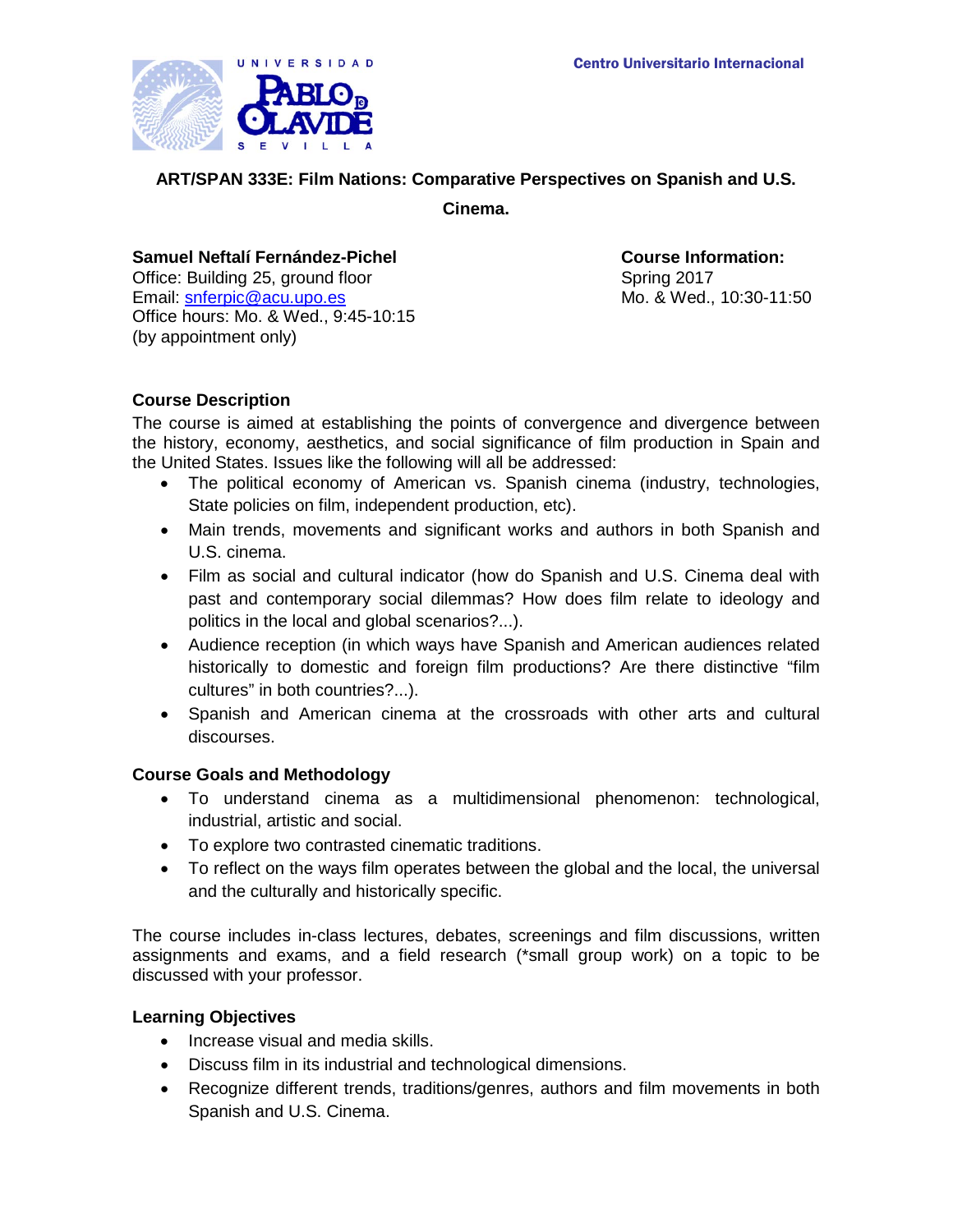- Apply film theory to the analysis of individual films (in-class screenings and paper assignment).
- Gain some basic vocabulary to explore the art and technique of filmmaking.
- Relate film to larger debates on nationality and globalization.
- Understand the ideological/political dimension of film.
- Complete a project meeting previous learning objectives.

# **Required Texts**

There will be a course pack with the compulsory reading assignments available at the copy center in the Celestino Mutis Building (Edificio #17) on campus. Supplementary materials may be provided during the course. Power point presentations, extra readings, study guides for every reading in the course pack and handouts for the screenings will be available on Blackboard (virtual platform).

# **Additional texts (selection)**

General:

Altman, R. (1999). *Film/Genre*. London: BFI.

Bordwell, D. (1985). *Narration in the Fiction Film*. Madison: University of Wisconsin Press.

Bordwell, D. (1999). *On the History of Film Style*. Harvard: University Press.

- Bordwell, D. & Thompson, K. (1997). *Film Art: An Introduction*. New York: McGraw-Hill.
- Livingston, P. & Plantinga, C. (Eds.) (2009). *The Routledge companion to philosophy and film*. New York: Routledge.
- Miller, T. & Stam, R. (1999). *A Companion to Film Theory*. Malden, Mass.: Blackwell.
- Shohat, E. & Stam, R. (1994). *Unthinking Eurocentrism: Multiculturalism and the Media*. London: Routledge.
- Stam, R. (Ed.) (2000). *Film Theory: An Introduction*. Malden, Mass.: Blackwell.

# On American Film:

- Biskind, P. (1999). *Easy Riders, Raging Bulls: How the Sex-Drugs-and Rock 'N Roll Generation Saved Hollywood*. New York: Simon & Schuster.
- Biskind, P. (2007). *Down and Dirty Pictures: Miramax, Sundance and the Rise of Independent Film*. London. Bloomsbury.
- Bordwell, D., Staiger, J. & Thompson, K. (1985). *The Classical Hollywood Cinema: Film Style and Mode of Production to 1960*. London: Routledge.
- Dixon, W. W. (2004). Teaching film after 9/11. *Cinema Journal*, *43*(2), 115-118.
- Gomery, D. (1992). *Shared Pleasures: A History of Movie Presentation in the United States*. Madison: University of Wisconsin Press.
- Grainge, P. (2007). *Brand Hollywood: Selling Entertainment in a Global Media Age*. London: Routledge.
- Hoberman, J. (2013). *Film after Film: Or what Became of 21st Century Cinema* [1st paperback edition]. London & New York: verso.
- Jacobs, L. (1978). *The Rise of the American Film: A Critical History* (6<sup>th</sup> print.). New York: Teachers College Press.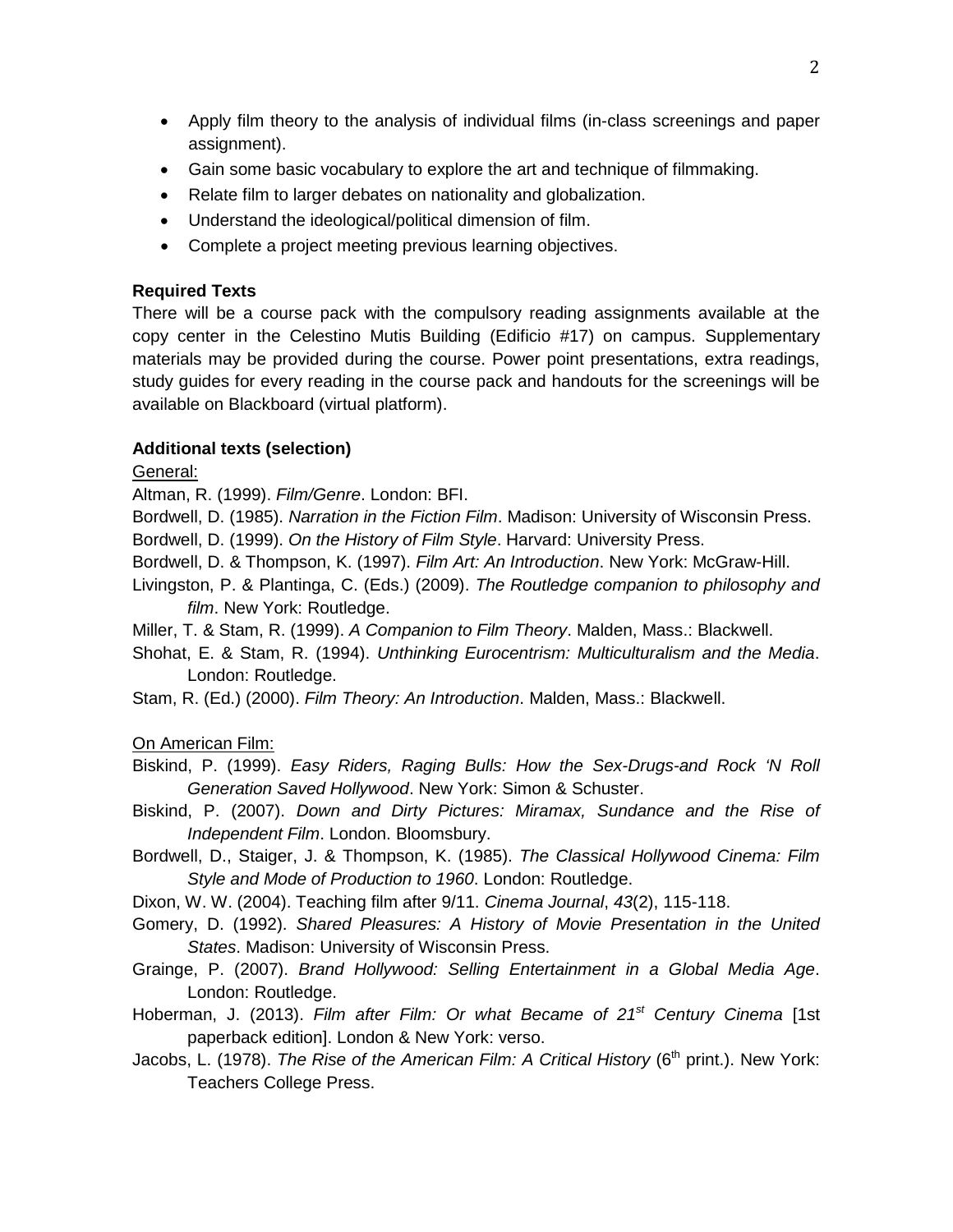- Krutnik et al. (Eds.) (2007). *"Un-American" Hollywood: Politics and Film in the Blacklist Era*. New Brunswick, NJ: Rutgers University Press.
- Levy, E. (1999). *Cinema of Outsiders. The Rise of American Independent Film.* New York: NYU Press.
- Maltby, R. (1995). *Hollywood Cinema*. Oxford: Blackwell.
- McDonald, P. & Wasko, J. (Eds.) (2007). *The Contemporary Hollywood Film Industry*. London: Wiley-Blackwell.
- Miller, T. (2007). Global Hollywood 2010*. International Journal of Communication*, *1*, 1-4.
- Miller, T. et al. (2001). *Global Hollywood 1*. London: BFI.
- Miller, T. et al. (2005). *Global Hollywood 2*. London: BFI.
- Neale, S. (Ed.) (2002). *Genre and Contemporary Hollywood*. London: BFI.
- Ray, R. B. (1985). *A Certain Tendency of the Hollywood Cinema, 1930-1980*. Princeton, NJ: University Press,
- Ryan, M. & Kellner, D. (1990*)*. *Camera Politica: The Politics and Ideology of Contemporary Hollywood Film*. Bloomington-Indianapolis: Indiana University Press.
- Sklar, R. (1994). *Movie-made America: A Cultural History of American Movies*. New York: Vintage.
- Westwell, G. (2014). *Parallel Lines. Post 9/11 American Cinema*. London & New York: Wallflower Press.
- Williams, L. R. & Hammond, M. (2006). *Contemporary American Cinema*. New York: McGraw Hill.
- Wood, R. (2003). *Hollywood from Vietnam to Reagan… and beyond* (exp. and rev. ed.). New York: Columbia University Press.
- \*American Cinema series ("Themes and variations"). Rutgers University Press.
- \*History of the American Cinema series (1994-2006, 10 vols.). University of California Press.

On Spanish Film:

Benet, V. J. (2012). *El cine español. Una historia cultural*. Barcelona: Paidós.

- Bentley, B, P. E. (2008). *A Companion to Spanish Cinema*. Woodbrige, Suffolk: Tamesis.
- Davies, A. (Ed.) (2011). *Spain on Screen: Developments in Contemporary Spanish Cinema*. New York: Palgrave MacMillan.
- Faulkner, S. (2013). *A History of Spanish Film: Cinema and Society 1910-2010*. London: Bloomsbury.
- Feenstra, P. (2012). *New Mythological Figures in Spanish Cinema: Dissident Bodies under Franco*. Amsterdam: University Press.
- Jordan, B. (1998). *Contemporary Spanish Cinema*. Manchester: University Press.
- Jordan, B. & Allinson, M. (2005). *Spanish Cinema: A student´s Guide*. London: Hodder Arnold.
- Kinder, M. (1993). *Blood cinema*. *The Reconstruction of National Identity in Spain*. Berkeley: University of California Press.
- Labanyi, J.& Pavlovic, T. (Eds.) (2013). *A Companion to Spanish Cinema*. Malden, MA/Oxford: Wiley-Blackwell.
- Mira, A. (2005). *The Cinema of Spain and Portugal*. London: Wallflower.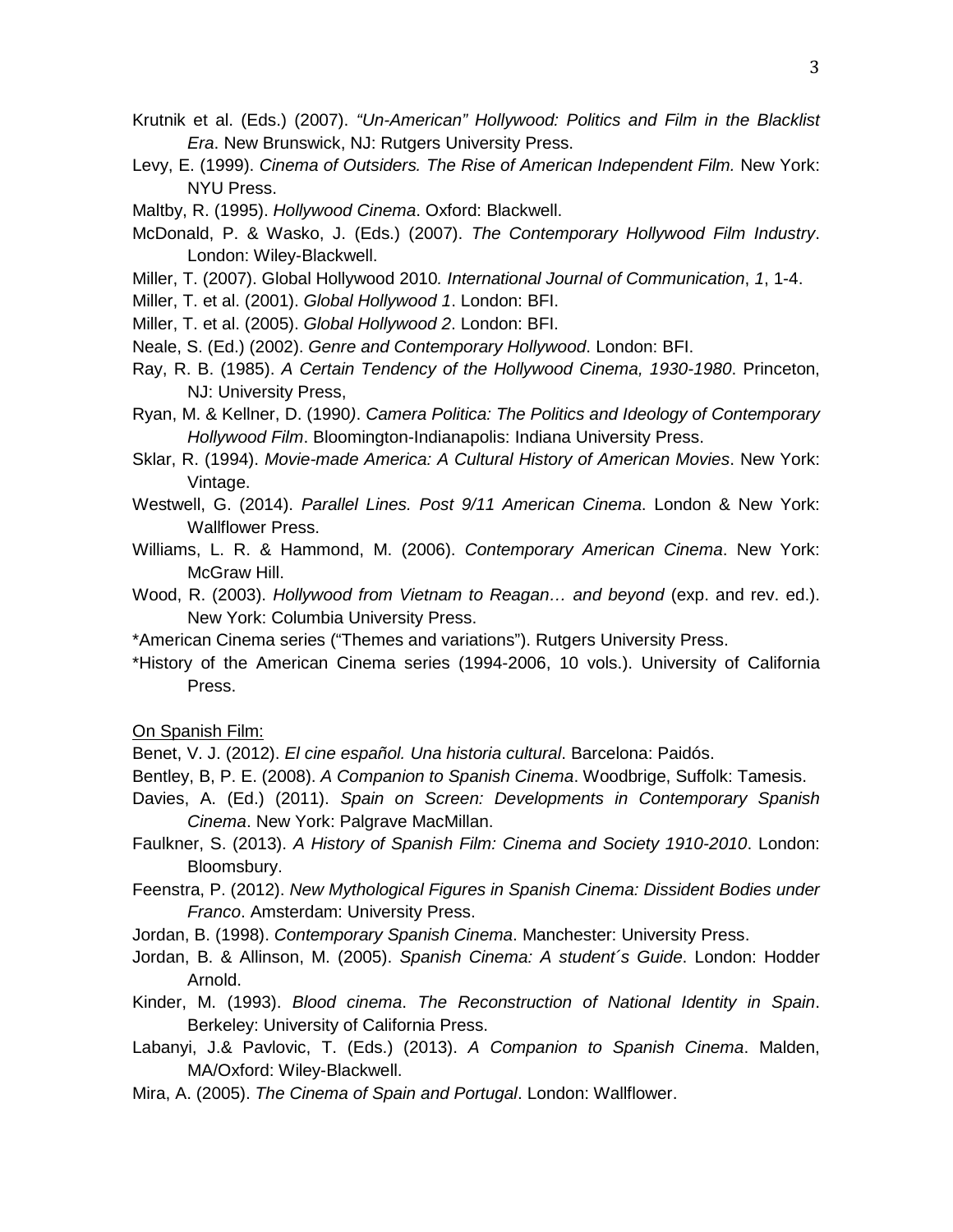Resina, J. R. & Lema-Hincapié, A. (assistant) (Eds.) (2008). *Burning Darkness: A Half Century of Spanish Cinema*. New York: State University of New York Press. Stone, R. (2002). *Spanish Cinema*. New York: Longman.

Triana-Toribio, N. (2003). *Spanish National Cinema*. London: Routledge.

# **Grammar books and dictionaries**

- *Merriam-Webster's Spanish-English Dictionary*. Springfield: Merriam-Webster, 2002.
- *The Oxford Spanish Dictionary: Spanish-English/English-Spanish*. Oxford: University Press, 2008.

# **On-line dictionaries**:

- □ [http://www.diccionarios.com](http://www.diccionarios.com/)
- □ <http://www.rae.es/>
- <http://www.wordreference.com/>

## **WEBS**

- <http://www.afi.com/> - Official website of the American Film Institute (AFI).

- <http://www.mecd.gob.es/cultura-mecd/areas-cultura/cine.html> - Official website of the Spanish Ministry of Culture, Education and Sports, including a link to a comprehensive Spanish film database.

## **General Course Policies**

- Please keep your cell phones turned off during class.
- Strictly no food to be consumed in class.
- Laptops for note-taking and class-related searches only.
- \*Non-compliance with any of the above may result in a student to be removed for the remainder of the class period.
- Late arrivals and early departures may count as absences. Check the "Attendance and Punctuality" section for more details.
- Students' questions will be addressed after class by appointment during office hours, or via e-mail. In the event of an exam or paper submission, make sure to reach the professor 24 hours in advance. Later than that, students' e-mails may not get a timely reply.
- No further comments/suggestions will be offered by the professor after returning early draft versions of the papers.

# **Course Requirements and Grading**

Students' progress will be checked by class participation, debates, an oral presentation, a response essay, two pop quizzes, and two exams (mid-term plus final). The final grade is broken down as follows:

- 1. Participation (x2) 10%
- 2. Debates (x2) 10%
- 3. Project 15%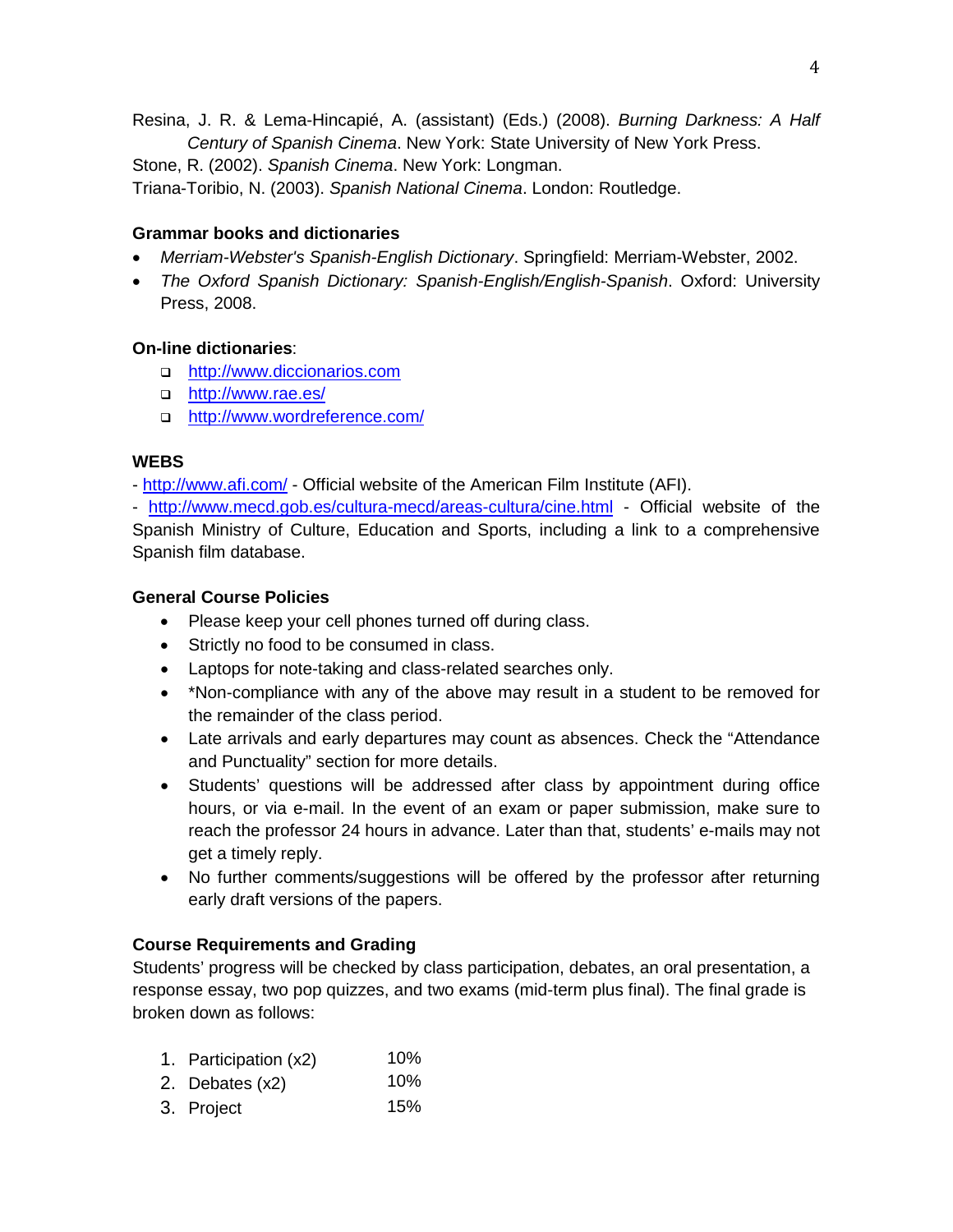| 4. Pop quizzes (x2) | 10%                |
|---------------------|--------------------|
| 5. Essay            | 15%                |
| 6. Midterm + Final  | $40\%$ (20% + 20%) |

#### **Participation**

Students will come prepared to class, reading the daily assignment from the course pack. Lively discussions will be encouraged at all times. Class participation will therefore be graded in accordance to both the students' previous readings and reflection about the assigned texts and screenings, and also their daily contribution to class discussion with relevant (text-based and not random or just personal experience-oriented) comments. Two different participation grades will be administered during the semester: one right before the midterm exam, and another before the final exam.

#### **Debates**

There will be two debate activities during the semester. Prior to the debate sessions, students will be asked to carry some independent research on the suggested topics to engage actively in group discussion. In preparation for the debates, the professor will provide specific guidelines, as well as grading rubrics.

#### **Project**

Students will work in small groups (no more than three students) to comply with this assignment. Each group of students will be asked to present on one topic from a list of suggested topics provided by the professor. In getting ready for this assignment, students should carry out a previous and intensive research on the chosen topic. Every group will get the professor's guidance during the process of research. Every group is expected to produce a clear, concise and illustrative power point/Prezi presentation, on which extra material (images, Youtube videos, website links...) may be included. Time limit for each presentation is 15 minutes; \*make sure: a) not to exceed your allotted time, and b) not to present for less than 12 minutes). The professor will be available during office hours to solve any questions on the presentations, and will also provide information on grading parameters.

#### **Pop quizzes**

Students will be asked to complete short in-class quizzes aimed at grading their specific knowledge of the different topics of the suggested readings with a focus on detail. These quizzes will be exclusively based on the information from the readings in the course pack assigned for a given session. There will be no prior announcement for the quizzes, they will be scheduled randomly throughout the semester. Missing class without medical excuse will not be considered a reason for rescheduling a quiz.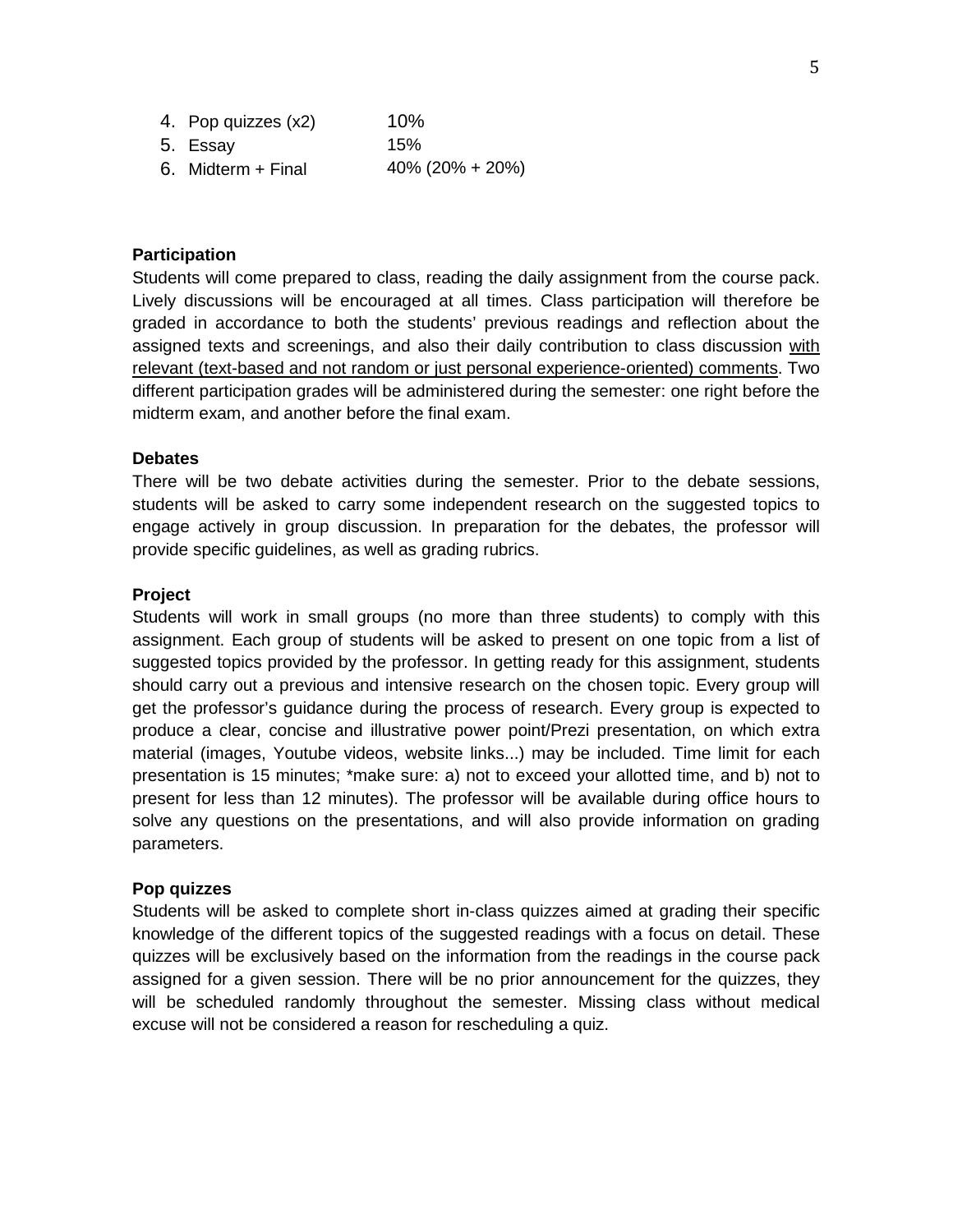# **Essay**

Each course participant will write a final paper contrasting a pair of films (Spanish and/vs. American). The papers should rely on the theoretical framework provided in course lectures, so the use of recommended bibliography (listed above) is mandatory.

## Minimum requirements:

Remember that not fulfilling one of these minimum requirements will lower your grade in this assignment:

- Length: 6 double-spaced, typed pages (12-point Calibri, Times New Roman or Arial font).
- Format: place the following information on the left margin of the first page:

Your name Your professor's name Course Title Date

On subsequent pages, please use a heading including your last name and page number on the right-hand side of the page, for instance: Smith 2. Handwritten essays will not be accepted.

# **Exams**

Exams are aimed at evaluating both the students' specific knowledge of the topics covered in class and their ability to analyze and provide insightful reflections on the material presented in the readings. Questions will cover the contents of the related section/s of the syllabus (\*the final will NOT be cumulative) and focus on establishing thematic links between units. The final exam's date will be announced in class. Exam dates will not be changed under any circumstances.

Exams and every other assignment will be marked following the Spanish numerical range. Here is a table to illustrate differences in conversion between the Spanish, U.S. and Standard European grading systems:

|              |    | 9,9 | 9,4 | 8,9 | 8,4 | 7,9 | 7,4 | 6,9 | 6,4 | 5,9 | 5,4 | 4,9 |
|--------------|----|-----|-----|-----|-----|-----|-----|-----|-----|-----|-----|-----|
| <b>SPAIN</b> | 10 | -   |     | ۰   |     |     |     |     |     |     |     |     |
|              |    | 9,5 |     | 8,5 | 8   | .5  |     | 6,5 | 6   | 5,5 | 5   |     |
| <b>USA</b>   | Α  | A   |     | B+  | В   | В   | в-  | C+  |     |     |     |     |
| <b>ECTS</b>  | A  | В   | в   | С   | С   | C.  |     | D   |     | ⊢   |     |     |

Essential factors in order to qualify for an A/A+ grade in this course are:

- To comply with reading assignments on a weekly basis.
- To develop analytical and critical skills.
- To participate in class voluntarily and to contribute to discussions with informed reactions.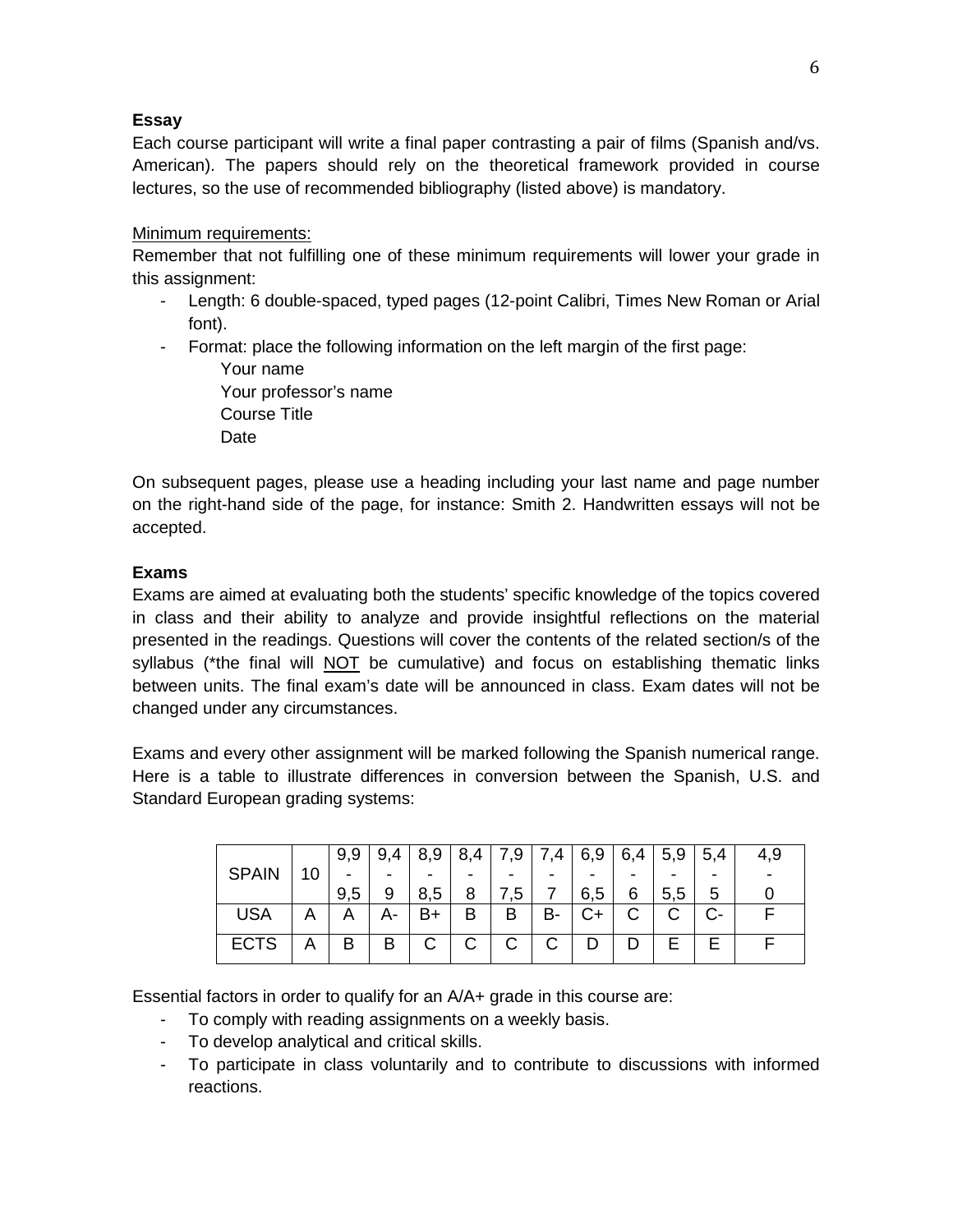- To show excellent writing and interpretative skills when submitting papers and/or exams.

## **Attendance and Punctuality**

Due to the nature of the class (participation, screenings, and discussions), attendance to class is mandatory. Be prompt! Punctuality is required. Late arrivals or early departures exceeding 10 minutes will be penalised by 0.5 (half) or 1 full absence (over 30mins). Official documented excuses are verifiable: doctor's notes and/or hospital bills. A note that does not meet the above stated requirements is not an official excuse. Travel arrangements of individual students and/or group of students will not qualify for excused absence. Make sure to check dates for every assignment in the syllabus. Students are responsible to contact classmates for any updates on class schedule.

## **Missed or Late Work**

No late work will be accepted and no make-up assignments will be provided. In the occasion of a missed class, students are responsible for asking classmates for notes or information on any likely activities to be developed later in class.

## **Academic Dishonesty**

Academic integrity is a guiding principle for all academic activity at Pablo de Olavide University. Cheating on exams and plagiarism (which includes copying from the internet) are clear violations of academic honesty. A student is guilty of plagiarism when he or she presents another person's intellectual property as his or her own. The penalty for plagiarism and cheating is a failing grade for the assignment/exam and a failing grade for the course. Avoid plagiarism by citing sources properly (using footnotes or endnotes and a bibliography).

## **Students with Disabilities**

If you have a disability that requires special academic accommodation, please speak to your professor within the first three (3) weeks of the semester in order to discuss any adjustments. It is the student's responsibility to provide the International Center with documentation confirming the disability and the accommodations required (\*if you have provided this to your study abroad organization, they have most likely informed the International Center already, but please confirm).

## **Behavior Policy**

Students are expected to show integrity and act in a professional and respectful manner at all times. A student's attitude in class may influence his/her participation grade. The professor has a right to ask a student to leave the classroom if the student is unruly or appears intoxicated. If a student is asked to leave the classroom, that day will count as an absence regardless of how long the student has been in class.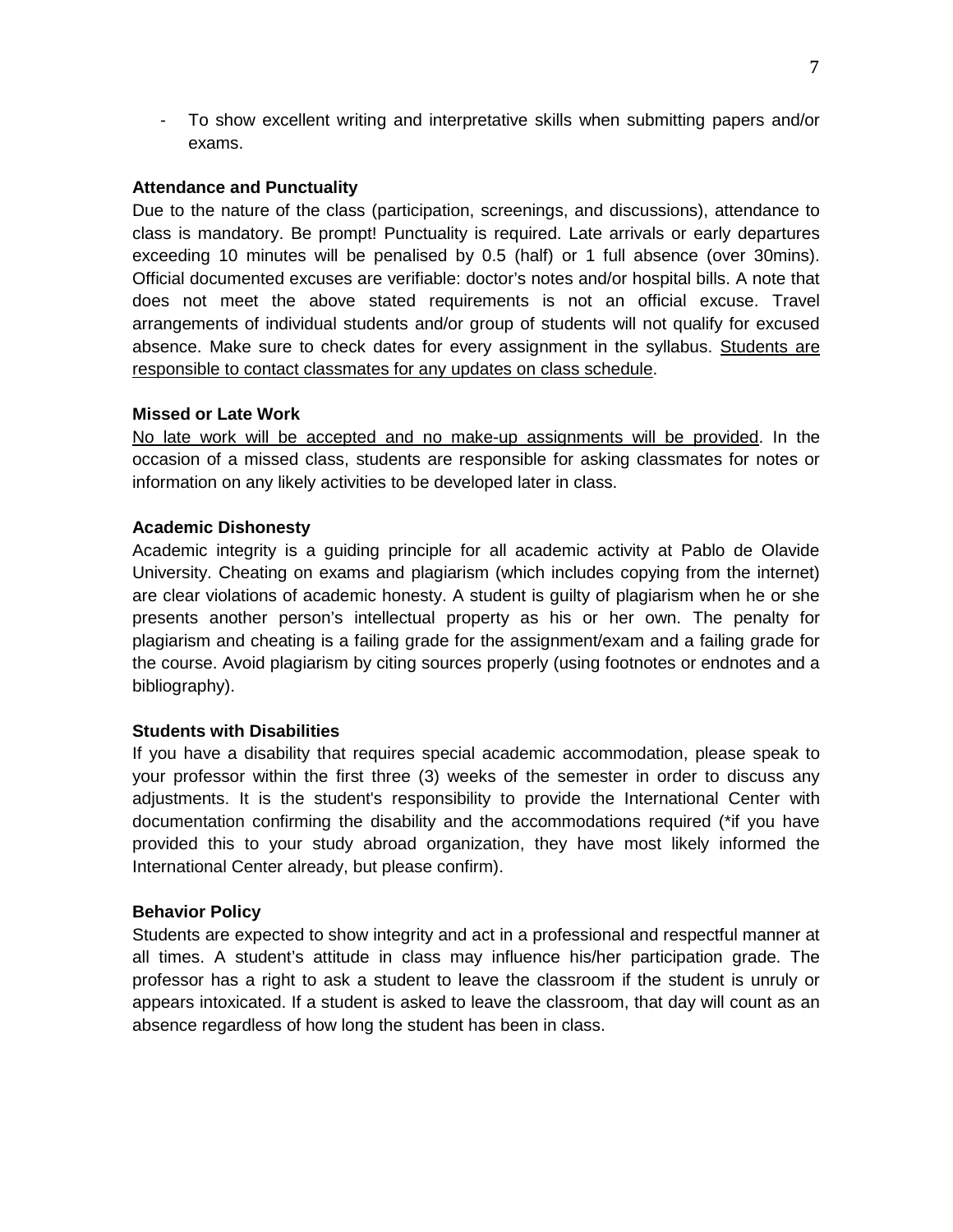## **Class contents**

# **I. DIMENSIONS OF FILM**

#### Week 1: Introduction.

| Wed. | <sup>1</sup> 25 Jan. | Introductions         |
|------|----------------------|-----------------------|
|      |                      | Course syllabus       |
|      |                      | Introductory activity |

#### Week 2: What is film?

| Mo. | 30 Jan.       | Introductory discussion: (Post)film in the era of Youtube and Netflix<br>Lecture: Film as a technological medium, art, and commodity |
|-----|---------------|--------------------------------------------------------------------------------------------------------------------------------------|
|     | Wed.   1 Feb. | Lecture: Film Studies basics: The language of film<br><b>● Samples (analysis)</b>                                                    |

#### **II. EARLY CINEMA**

Week 3: The political economy of early Spanish and U.S. cinema & Film pioneers

| Mo.  | 6 Feb.  | Gaudreault & Gunning, "American cinema emerges (1890-1909)" (1-<br>21) |
|------|---------|------------------------------------------------------------------------|
|      |         | <b>Ed Jordan &amp; Allinson, "Beginnings" (3-8)</b>                    |
|      |         | <b><sup>●</sup></b> Samples                                            |
| Wed. | ∣8 Feb. | <b>E. K.</b> Thompson, "From primitive to classical" (157-173)         |
|      |         | <b><sup>●</sup></b> Samples                                            |

# **III. THE CLASSICAL FILM**

Week 4: The Hollywood system vs. upheavals in film production in Spain

| Mo. | 13 Feb. | Debate 1: "What is classicism in film?"                                    |
|-----|---------|----------------------------------------------------------------------------|
|     |         | <b>● Samples (analysis)</b>                                                |
|     |         | Wed. 15 Feb.   [2] Jordan & Allinson, "1935-6: The 'Golden Age' of Spanish |
|     |         | filmmaking?", "The Civil War" & "Early francoism" (8-18)                   |
|     |         | <b>♥ Samples</b>                                                           |

Week 5: Hollywood genres: The Western as American (film) mythology.

| . 20 Feb.    | $\parallel$ Q R. Maltby, "Genre" (107-114)         |
|--------------|----------------------------------------------------|
|              | • Film screening: Stagecoach (John Ford, 1939) (I) |
| Wed. 22 Feb. | $\mathbf{C}$ Film screening: Stagecoach (II)       |
|              | ■ Film discussion                                  |
|              |                                                    |

Week 6: Classicism and specificity in Spanish Film

| Wed. | 1 Mar. | Lecture: The "españolada" in film. |
|------|--------|------------------------------------|
|      |        | <b>♥ Samples</b>                   |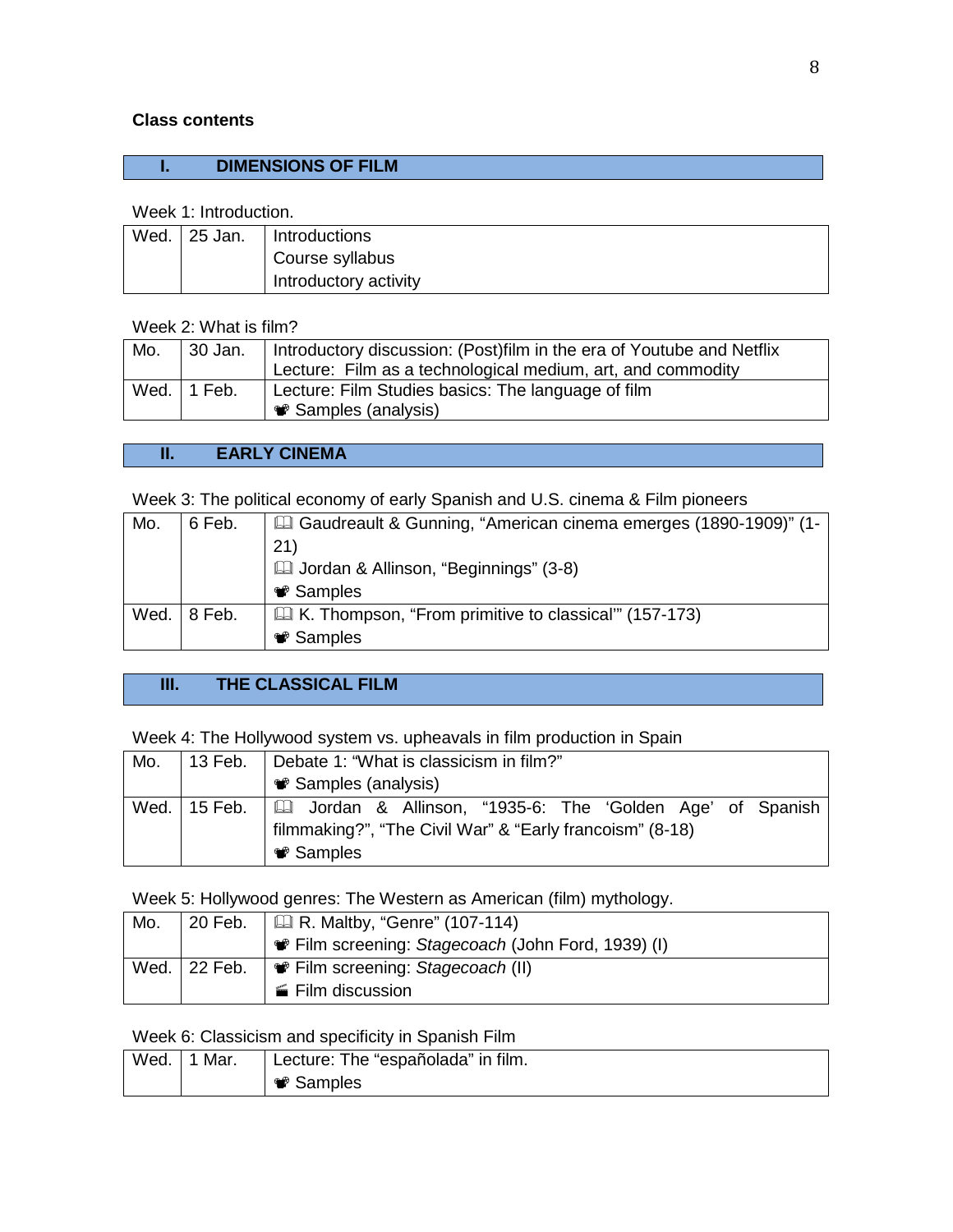# **IV.** *HOLLYWOOD DECLINE AND SPANISH DISSIDENTS*

Week 7: Towards the end of classicism

| Mo. | 6 Mar.      | <b>■ Midterm exam</b>                                |
|-----|-------------|------------------------------------------------------|
|     | Wed. 8 Mar. | Lecture                                              |
|     |             | <b>Film screening: Detour (Edgar G. Ulmer, 1945)</b> |

Week 8: The Conversaciones de Salamanca.

| Mo.  |         | 13 Mar. $\parallel \mathbf{m}$ Film discussion                            |
|------|---------|---------------------------------------------------------------------------|
|      |         | La Jordan & Allinson, "Neo-realism, 'cine con niño', internationalization |
|      |         | and Buñuel: 1952-1961" (18-20)                                            |
|      |         | Film screening: Bienvenido Mr. Marshall (Luis G. Berlanga, 1953) (I)      |
| Wed. | 15 Mar. | • Film screening: Bienvenido Mr. Marshall (II)                            |
|      |         | Film discussion                                                           |

# **V. THE NEW WAGES**

Week 9: Hollywood in transition & *Realismo crítico* in Spanish cinema

| Mo.  | 20 Mar. | <b>ED</b> M. Shiel, "American cinema, 1965-1970" (12-40)         |
|------|---------|------------------------------------------------------------------|
|      |         | <b>♥ Samples</b>                                                 |
| Wed. | 22 Mar. | <b>E</b> Jordan & Allinson, "New wages' and 'old genres" (20-24) |
|      |         | <b>♥ Samples</b>                                                 |

# **VI. THE EMERGENCE OF GLOBALIZED CINEMA IN THE NEOLIBERAL AGE**

# Week 10: The New Hollywood.

| Mo.  | 27 Mar. | Lecture                                                                        |
|------|---------|--------------------------------------------------------------------------------|
|      |         | • Film Screening: Jaws (Steven Spielberg, 1975) (I)                            |
| Wed. | 29 Mar. | <del>□</del> R. Wood, "Papering the cracks: Fantasy and ideology in the Reagan |
|      |         | era" (144-167)                                                                 |
|      |         | <b>●</b> Film screening: Jaws (II)                                             |
|      |         | Film discussion                                                                |

Week 11: Cinema in Spain: From the Transition period to globalization.

| Mo.  | 3 Apr. | [1975-1982] Jordan & Allinson, "Democratic transition and reform: 1975-1982", |
|------|--------|-------------------------------------------------------------------------------|
|      |        | "Socialist film policy: 1982-94" & "Only entertainment? Spanish cinema:       |
|      |        | 1994-2003" (24-33)                                                            |
|      |        | <b><sup>●</sup></b> Samples                                                   |
|      |        | Film screening: Flores de otro mundo (Icíar Bollaín, 1999) (I)                |
| Wed. | 5 Apr. | • Film screening: Flores de otro mundo (II)                                   |
|      |        | ■ Film discussion                                                             |